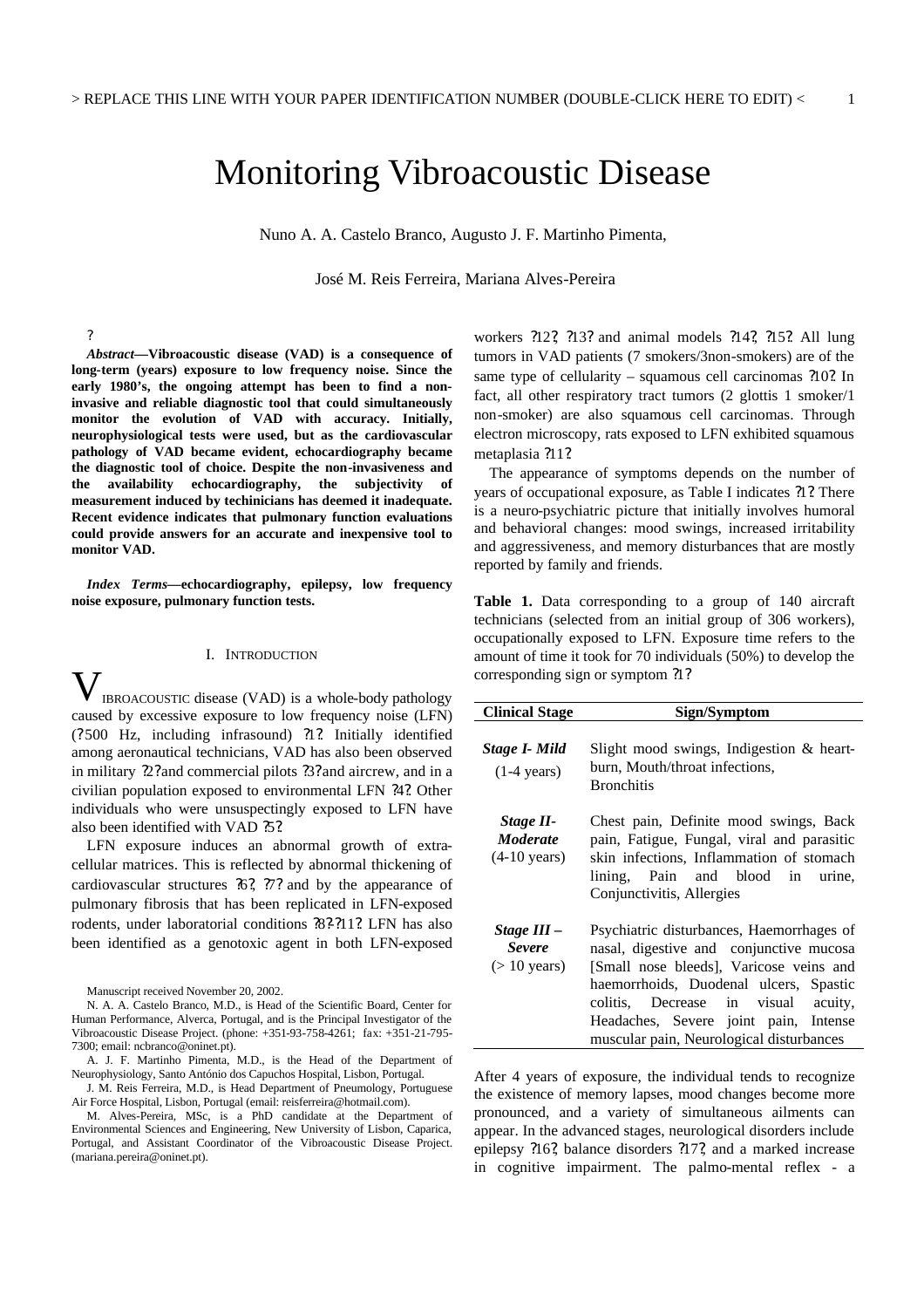primitive reflex that is frequently present in several pathologies associated with cognitive deterioration – is a common feature in VAD patients ?18?. Facial dyskinesia triggered by auditory stimulus has also been identified in LFN-exposed workers ?19?. Psychiatric disorders, such as suicidal tendencies and rage-reactions are some of the most tragic consequences of unmonitored LFN exposure ?5?. Respiratory disorders appear within the first 4 years of exposure, and can progress into shortness of breath, and, focal pulmonary fibrosis. This is independent of smoking habits ?9?.

LFN also affects the auditory pathway. One of the complaints that most instigates suspicion of excessive exposure to LFN is "I hear too much", or "any noise bothers me, television, music, etc". This is typical in VAD patients ?1?. The ensuing behavior is isolation, unlike the behavior of the hearing impaired who do not seek to avoid social gatherings. In the cochlea of LFN-exposed rats, cilia were seen to fuse with the upper tectonic membrane whereas nonexposed rats lost cilia with the normal aging process ?11?. Since cilia are fused, it seems natural that any movement they are forced to have will produce discomfort. It is postulated that this may be the reason why VAD patients have these specific auditory complaints.

The need to monitor VAD is most pressing within occupational settings. The appearance of compulsory early disability retirements among LFN-exposed workers due to the definitive and irreversible lesions caused by LFN exposure is an important issue, especially for occupational physicians ?5?, ?20?. It would be useful to have a medical diagnostic test that could reliably and conclusively indicate if the individual was suffering from VAD, and to what degree.

LFN does not only exist in the workplace. Indeed, many leisurely activities now include a great amount of LFN exposure, such as dance clubs, motorized sports, and boomcars. To work in LFN environments, it is important to select individuals who, despite possible previous exposures to LFN, have not yet developed any VAD signs or symptoms. Again, a medical device that could monitor the progression of LFNinduced lesions would be very useful for this purpose.

This entire problem is aggravated by the lack of recognition that LFN exists and is an agent of disease  $212$ . While the debate goes on between lobbyists, politicians and legislators, the need for a reliable diagnostic test that would also reflect the degree of progression of the disease is critical. It is crucial to be able to follow the disease so that its lesions do not develop into irreversible conditions that, ultimately, can lead to early disablity retirements, with all the socioeconomical sequelae that this entails.

#### II. MONITORING VAD

#### *A. Through Psychometric and Performance Tests*

In 1980, it was discovered that 10% of the aeronautical technicians employed at an aircraft manufacturing, maintenance and repair facility had been diagnosed with lateonset epilepsy; the expected rate for the Portuguese general

population is 0.2% ?16?, ?22?. This finding initiated research which led to the definition of VAD. At that time, it was assumed that these technicians' pathology was exclusively of the neuropsychological domain. Thus, psychological evaluations and psychometric tests were provided for these individuals. Unfortunately, the dispersion of values, low accuracy, and enormous individual variance doomed psychometric tests as a routine tool for VAD ?23?. Nevertheless, psychometric tests did reveal cognitive changes in memory and attention ?24?. Hence, a computerized test to evaluate worker performance (PACT) was developed ?25?, but lack of funding did not allow the expansion of this project.

# *B. Biochemistry*

Hematological, biochemical and endocrine studies revealed a very interesting amount of data but useless for a monitoring tool ?26?-?30?.

## *C. Through MRI and Neurophysiology*

Given the abnormal neurological findings in these patients, brainstem auditory evoked potentials were provided to evaluate possible nerve conduction disturbances ?31?. Results were initially difficult to interpret. The problem was tackled mathematically using multivariate analysis, clustering algorithms, of the distribution of action currents. The results were very interesting: delays in nerve conduction were statistically significantly altered in waves III, IV and V ?32? ?33?. Despite the encouraging advancements, this methodology did not prove to be a useful tool because the technology is expensive and specialists are required. Moreover, despite the mathematical treatment, dispersion values were still quite large. But the results raised suspicions that the brainstem was being compromised.

Initially, magnetic resonance imaging (MRI) of the brain was proposed as a possible method of viewing the brain lesions responsible for the nerve conduction delays. Brain MRI were carried out, and lesions were observed in the subcortical and periventricular white substance, basal ganglia and brainstem  $.342.372$ . These features are common to aging processes, as well as to other pathology, and are considered a risk factor for cardio-cerebro-vascular disease. Similarly, cerebral atrophy and dilation of the Virchow-Robin perivascular spaces were also seen in LFN-exposed individuals, but these features are also common to other pathologies. The study of endogenous potentials and brainmapping confirmed the existence of significant abnormalities in brain potential amplitude and topography, as is usually seen in the elderly and in degenerative processes. A possible VAD-specific correlation was identified between the latency in N2 and the existence of brain lesions ?38?.

Despite the magnificence of all this neurological information, no consistent, inexpensive and readily available diagnostic tool had yet been identified.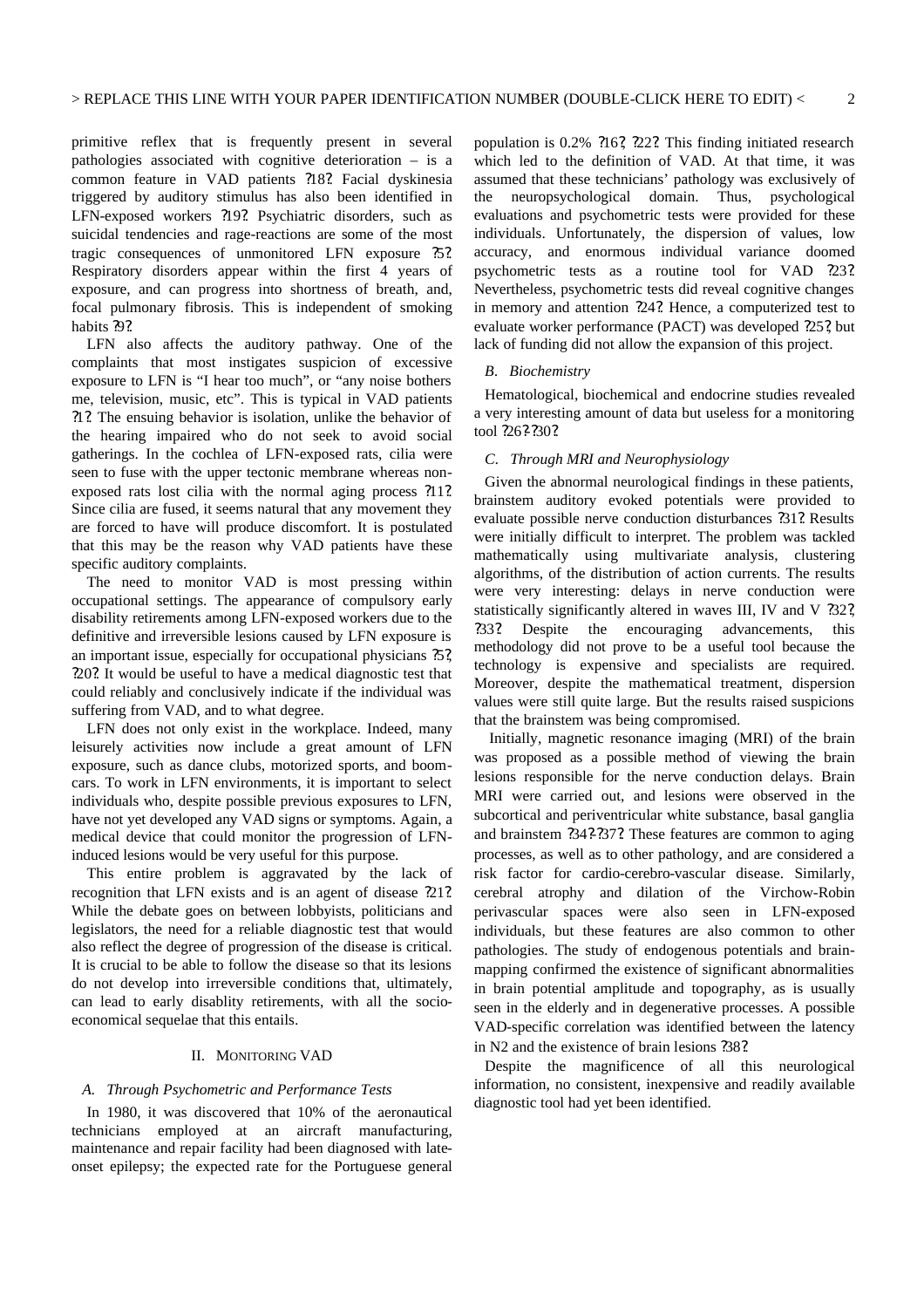## *D. Through the Cardiovascular System*

In 1987, an autopsy performed on a deceased VAD patient provided outstanding information about this non-specific, and almost silent pathology ?8?. The deceased patient exhibited systemic changes of the extra-cellular matrix, with impressive and peculiar thickening of cardiovascular structures. Thickening of all hollow organ walls was identified (even the wall of kidney cysts), and focal fibrosis of the lung was also observed. Two malignant tumors (kidney and brain) were identified. This patient died due to myocardial perforation, as a consequence of a very small infarct and subsequent cardiac tamponade. Studies revealed the presence of 11 small scars dispersed throughout the myocardium indicating that, over the years, 11 silent ischemic events had occurred.

Based on the findings of cardiovascular thickening, the following years were dedicated to the echo-imaging of these structures ?39?, ?40?. Pericardial thickening proved to be the most consistent feature in echocardiograms of VAD patients, although mitral and aortic valve thickening, as well as mitral valve prolapse, were also very frequent findings ?4?, ?41?. Thickened pericardial structures are common in pericarditis which involves an inflammatory process of the tissues. In VAD, despite increased thickness, there is no inflammatory process, nor is there any interference with normal diastolic heart function.

Skepticism surfaced regarding the true anatomical thickeness of the pericardium. Echo-imaging was not a direct reflection of the actual amount of anatomical thickening. With each individual's consent, VAD patients who were submitted to cardiac surgery for other reasons allowed the removal of a fragment of the parietal pericardium for histological and ultrastructural studies. Extraordinary changes of the pericardial structure were observed  $22, 26, 77$ . Normal pericardial thickness is <0.5 mm. In VAD patients, pericardial thickeness reached 2.3mm ?7?. Today, pericardial thickening in the absence of an inflammatory process, and with no diastolic dysfunction, is the hallmark of VAD ?42?.

Finally, it seemed that a possible diagnostic technique was becoming available. Echocardiography seemed to be the best tool for monitoring VAD. In commercial aircraft pilots ?3? and in a civilian population exposed to environmental LFN ?4?, echocardiography results were consistent: all revealed pericardial thickening in the absence of an inflammatory process and with no diastolic dysfunction. It was the most frequent finding in LFN-exposed individuals, independent of age, and was directly related to the amount of cumulative LFN exposure.

New problems arose when technician subjectivity began to interfere with the consistency of results. All our echocardiography studies had always been performed by the same cardiologists (not technicians) whose specialty was echo-imaging techniques. No standardized method exists for enhancing the pericardial image in order to evaluate its thickness. Thus, echocardiography became a weak parameter for reliably monitoring VAD.

Given the widespread involvement of the cardiovascular system, the carotid arteries as seen through echo-Doppler imaging techniques, became the object of investigation. For the carotid arteries, the acoustic ultrasound window is larger and the vessels are closer to the surface, and thus far easier to evaluate than the heart. Several studies demonstrated that the carotid arteries in these patients were thickened ?43?-?45?. Unlike atherosclerotic plaques, here thickening blanketed the entire vessel walls. The results were very promising, but, in Portugal, echo-Doppler technology is relatively expensive, it only exists in major vascular surgery departments, and since no technicians are available, it is usually the vascular disease specialist that conducts echo-imaging evaluations. So this method for diagnosing VAD is not cheap, and requires expensive human resources. Moreover, carotid thickening was not as frequent a finding as cardiac thickening, nor did it reliably reflective the severity of the disease.

#### *E. Through the Respiratory System*

During the 1987 autopsy, the observation of lung fibrosis was not immediately associated with LFN exposure. This patient had worked as an aircraft technician, and aircraft runup tests were part of his job description. Here, the possibility of fumes and dusts is real and could explain the observation in the respiratory tract. However, when these same lesions appeared in small rodents exposed solely to LFN ?46?, the autopsy findings were questioned. Since then, subsequent respiratory tract studies in rodents exposed to LFN clearly indicates that the respiratory system is a preferential target for LFN ?11?.

In order to verify that focal lung fibrosis could be a consequence of LFN exposure, high resolution CT-scan of non-smoker, LFN exposed workers, with and without respiratory symptoms was performed. Both groups revealed focal lung fibrosis and air-trapping that was independent of the existence of respiratory complaints. Pulmonary function tests were all within normal values. Curiously, an increased reaction to metacholine was detected ?9?. Although about 10% of the general population exhibit an increased sensitivity to metacholine due to allergic propensities, these individuals had been screened for allergic predispositons. Again, and despite the noteworthy results that were obtained, this did not seem to be the best way to monitor LFN-induced lesions.

The respiratory epithelia - surface of the respiratory tract that is open to the airway - of rodents exposed to LFN is dramatically altered ?11?. The amount of cilia is reduced but, more remarkably, some cilia appeared sheared, leaving stems of different sizes. Bundles of sheared cilia were found lying upon the epithelial surface. Another unusual aspect was wilted and shaggy cilia that were long but apparently could not remain upright. Brush cells are common in the respiratory epithelia, however their function is unknown. In the LFNexposed rodents, these brush cells have an extraordinarily peculiar behavior, in that their constituents fuse, much in the same way that cochlear cilia have also fused ?11?. Within the cell body of these brush cells, multivesicular bodies have been identified and associated with neuropeptides ?47?. The current working hypothesis has been that the respiratory brush cell mediates a neuroendocrine response. This position is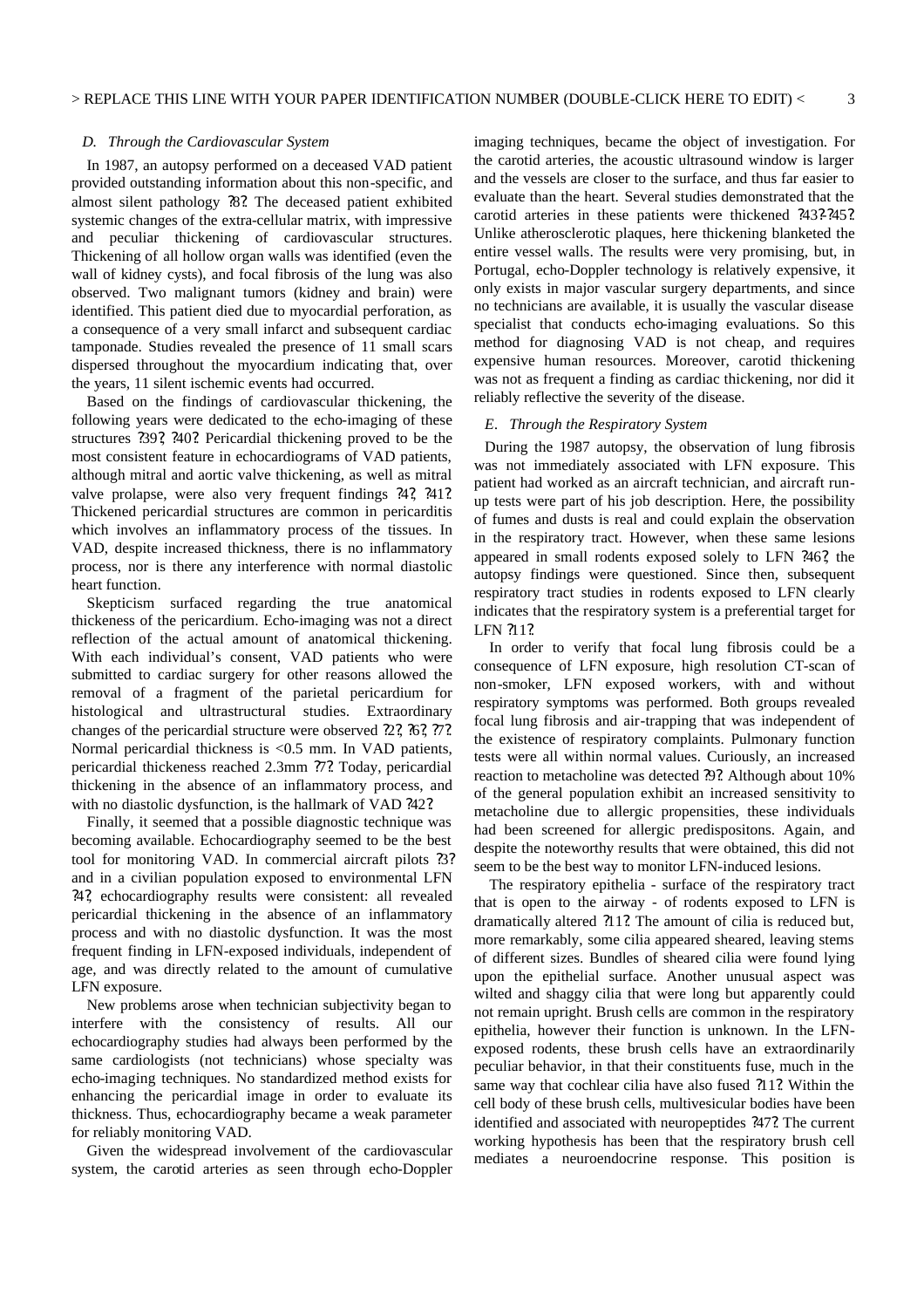strengthened by the fact that both cilia and brush cells appear to engage in secretion functions, in both controls and LFNexposed rodents ?11?. Again, despite the wealth of information gathered, no clear method of monitoring VAD in LFN-exposed workers has been achieved.

# III. ONGOING INVESTIGATION

The clinical manifestations of the neurological lesions in the LFN-exposed workers that have been studied are extraordinary. In a group of 60 workers with an average age of 42 years, 62% (37) exhibited MRI abnormalities that are normally seen in aging processes ?38?. In a group of 40 workers with an average age of 43 years, auditory evoked potentials and brainmapping demonstrate that all had changes associated with cognitive deterioration, as seen in the elderly and in degenerative processes ?38?. In a group of 60 workers with average age 43 years, 30 exhibited the palmomental reflex that is frequently present in several pathologies associated with cognitive deterioration ?18?. In a group of 140 workers, average age 42 years, 57% (80) suffered vertigo or dizziness vs. the expected 2% in the general population ?17?. Auditory-induced facial dyskinesia was observed in 4 patients (37-44 years old) ?19?. All EEGs of this study population were within normal values.

This information taken together with that obtained in the respiratory tract of LFN-exposed rodents has now led to question whether the respiratory reflex might be compromised. Ventilation is extremely sensitive to increasing pressures of  $CO<sub>2</sub>$  (PCO<sub>2</sub>), and less so to decreasing pressures of  $O_2$ . Detection of  $CO_2$  changes can occur through peripheral or medullary chemoreceptors. The index  $P_{0,1}$  is a measure of the suction developed at the mouth 0.1 seconds after the start of inspiration. This initial respiratory drive originates in the autonomic (or involuntary) pathway of the neural control of the respiratory function. By rebreathing  $CO<sub>2</sub>$ , normal individuals would present a minimum seven-fold increase in the  $P_{0.1}(CO_2)$  index when compared to normal  $P_{0.1}$ . If the neural control of respiration is compromised, then a less-than seven-fold increase would be expected in the  $P_{0.1}(CO_2)$  index 24822502

Within this context, a standard test of measuring the amount of ventilation produced by an increase of  $CO<sub>2</sub>$  was employed: closed-circuit, or rebreathing technique. This method is normally used to investigate obstructive pathology, which creates local increase of  $CO<sub>2</sub>$  and a loss of respiratory drive. Preliminary results indicate that this ventilation test has, indeed, the potential of becoming the reliable, inexpensive and non-invasive diagnostic tool for monitoring VAD. All VAD patients have been presenting abnormal values for the  $P_{0.1}(CO_2)/P_{0.1}$  ratio, or the  $P_{0.1}(CO_2)/P_{IMax}$  ratio  $(P_{IMax}$  is the maximal inspiratory pressure). Formal results will be ready for publication in early 2003.

#### IV. FINAL COMMENTARY

A very important issue related to VAD and LFN-induced pathology is the difficulty of finding an adequate control population. Who is *not* exposed to LFN? The younger generations are exposed to LFN since their early teenage years, through the variety of leisurely activities that involve very large amounts of LFN. In urban settings, traffic and public transportation are recognized sources of noise in general, and of LFN in particular. False controls, therefore, abound. Some curious cases of false controls have already been described ?5?. One of the most remarkable instances of false controls in LFN-induced pathology is the Vieques heart study ?51?.

The lack of recognition of LFN as agent of disease and the continued erroneous assumption that noise only affects the ear impedes objective and conclusive scientific results. But this status quo situation is tolerated by many and convenient for a few.

#### **REFERENCES**

- ?1? N. A. A. Castelo Branco, "The clinical stages of vibroacoustic disease," *Aviat. Space Environ. Med.*, vol. 70 (3, Suppl), pp. A32-A39, Mar. 1999.
- ?2? N. A. A. Castelo Branco, E. Monteiro, M. Alves-Pereira, A. P. Águas, A. Sousa Pereira and N. R. Grande, "Morphological changes in the pericardia of military helicopter pilots," *Proc. Microscopy Barcelona 2001*, 2001, pp. 318-319.
- ?3? A. Araujo, F. Pais, J. M. C. Lopo Tuna, M. Alves-Pereira and N. A. A. Castelo Branco, "Echocardiography in noise-exposed flight crew," *Proc. Internoise 2001*, 2001, pp. 1007-1010.
- ?4? R. Torres, G. Tirado, A. Roman, R. Ramirez, H. Colon, A. Araujo, F. Pais, W. Marciniak, J. Nóbrega, A. Bordalo e Sá, J. M. C. Lopo Tuna, M. S. N. Castelo Branco, M. Alves-Pereira and N. A. A. Castelo Branco, "Vibroacoustic disease induced by long-term exposure to sonic booms," *Proc. Internoise 2001*, 2001, pp. 1095-1098.
- ?5? N. A. A. Castelo Branco, E. Rodriguez Lopez, M. Alves-Pereira and D. R. Jones, "Vibroacoustic disease: some forensic aspects," *Aviat. Space Environ. Med.*, vol. 70 (3, Suppl), pp. A145-A151, Mar. 1999.
- ?6? N. A. A. Castelo Branco, A. P. Águas, A. Sousa Pereira, E. Monteiro, J. I. G. Fragata and N. R. Grande, "The pericardium in noise-exposed individuals," *Proc. Internoise 2001*, 2001, pp. 1003-1006.
- ?7? N. A. A. Castelo Branco, A. P. Águas, A. Sousa Pereira, E. Monteiro, J. I. G. Fragata, F. Tavares and N. R. Grande, "The human pericardium in vibroacoustic disease," *Aviat. Space Environ. Med.*, vol. 70 (3, Suppl), pp. A54-A62, Mar. 1999.
- ?8? N. A. A. Castelo Branco, "A unique case of vibroacoustic disease. A tribute to an extraordinary patient," *Aviat. Space Environ. Med.*, vol. 70 (3, Suppl), pp. A27-A31, Mar. 1999.
- ?9? J. M. Reis Ferreira, A. R. Couto, N. Jalles-Tavares, M. S. N. Castelo Branco and N. A. A. Castelo Branco, "Airflow limitations in patients with vibroacoustic disease," *Aviat. Space Environ. Med.*, vol. 70 (3, Suppl), pp. A63-A69, Mar. 1999.
- ?10? N. A. A. Castelo Branco. The respiratory system as a target of low frequency noise. Reports on human and animal models. *Proc. 8<sup>th</sup>* Intern *Cong Sound & Vibration*, 2001, pp. 1501-1508.
- ?11? N. A. A. Castelo Branco, M. Alves-Pereira, J. Martins dos Santos and E. Monteiro, "SEM and TEM study of rat respiratory epithelia exposed to low frequency noise," in *Science and Technology Education in Microscopy: An Overview*, A. Mendez-Vilas, Ed. Badajoz, Spain, Formatex, 2002, to be published.
- ?12? M. J. Silva, A. Carothers, N. A. A. Castelo Branco, A. Dias and M. G. Boavida, "Increased levels of sister chromatid exchanges in military aircraft pilots", *Mutation Res*; vol. 44(1), pp. 129-134, 1999.
- ?13? M. J. Silva, A. Carothers A, N. A. A. Castelo Branco, A. Dias and M. G. Boavida, "Sister chromatid exchanges workers exposed to noise and vibration," *Aviat. Space Environ. Med.*, vol. 70 (3, Suppl), pp. A40-A45, Mar. 1999.